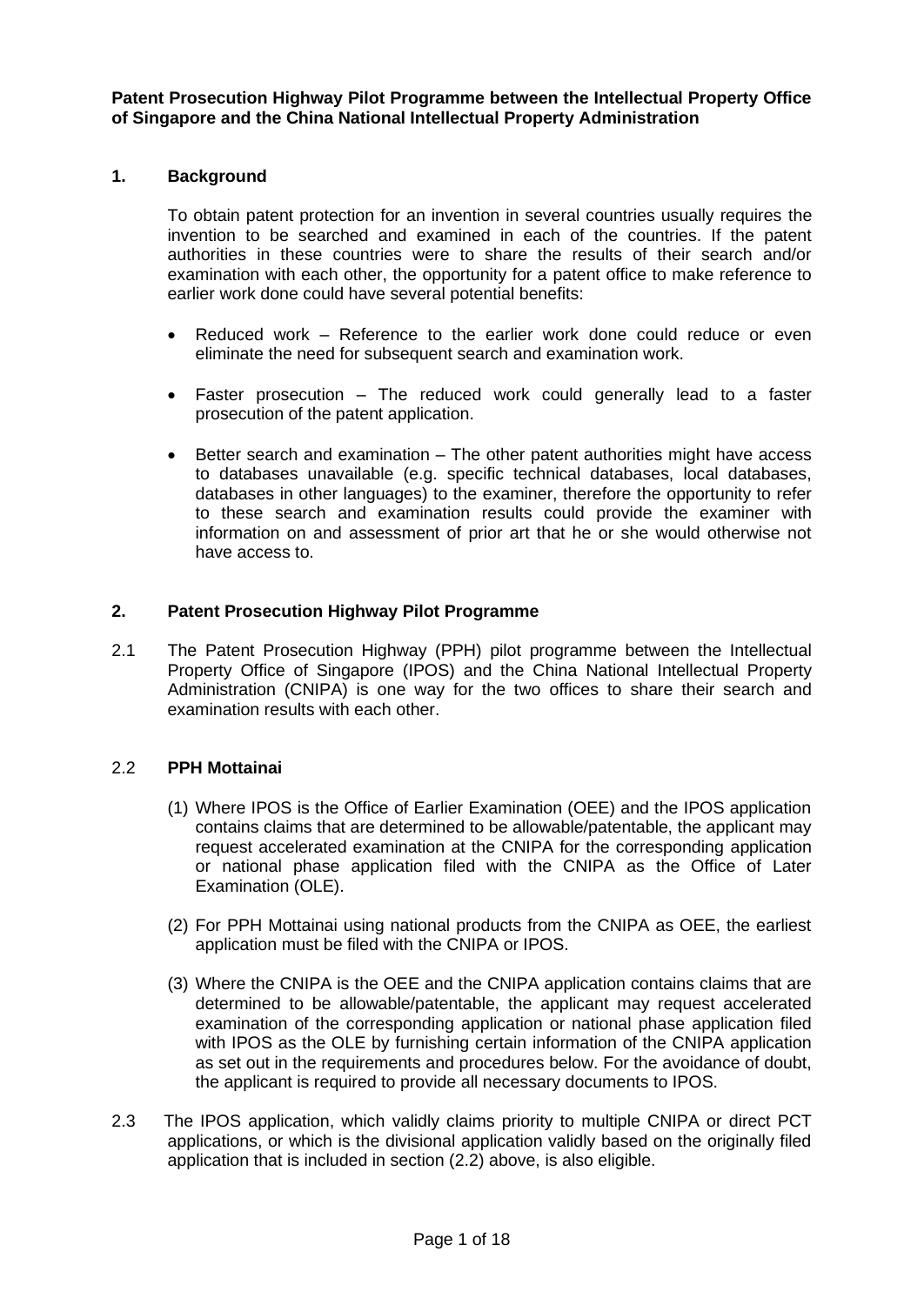2.4 The requirements and procedures for filing a request with the CNIPA for participation in the PPH pilot programme are available from the CNIPA website at: https://www.cnipa.gov.cn/col/col341/index.html

# **3. PPH Pilot programme**

- 3.1 The PPH pilot programme commenced on September 1, 2013 and will be extended till August 31, 2026.
- 3.2 IPOS and the CNIPA will evaluate the results of the pilot programme to determine whether and how the programme should be fully implemented. The Offices may also suspend or terminate the PPH pilot programme if the volume of participation exceeds manageable level, or for any other reason, by providing three (3) months in writing to the other Office. Notice will be published if the PPH pilot programme will be suspended or terminated for any reason.

#### **4. Requirements and procedures for requesting accelerated examination of an IPOS patent application under the PPH**

# 4.1 **Requirement**

- (1) The IPOS application has not had a valid Patents Form 10 (Request for Search Report or Supplementary Search Report), Patents Form 11 (Request for Search and Examination Report) or Patents Form 12 (Request for Examination Report) filed yet.
- (2) At least one corresponding application exists in the CNIPA and has one or more claims that are determined to be allowable/patentable<sup>1</sup> in a substantive examination carried out by the CNIPA.
- (3) All claims in the IPOS application must sufficiently correspond to the allowable/patentable claims in the CNIPA application. Claims will be considered to sufficiently correspond where, accounting for differences due to translations and claim format requirements, the claims are of the same or similar scope, or the claims are narrower in scope. In this regard, a claim that is narrower in scope occurs when a claim in the IPOS application is amended to be further limited by an additional technical feature that is supported in the specification.
- (4) Examination has not begun on the IPOS application.
- (5) Diagrams depicting a list of scenarios in which a request for accelerated examination of the IPOS application under the PPH pilot programme can be made are found in Annex I.

# 4.2 **The Procedures**

- (1) File duly completed Patents Form 11 (Request for Search and Examination Report) or Patents Form 12 (Request for Examination Report). These forms can be found at <https://www.digitalhub.ipos.gov.sg/> (electronic versions for online filing).
- (2) The Patents Form 11 or Patents Form 12 must be accompanied by:

 $<sup>1</sup>$  Allowed claims from a utility model cannot be used to form the basis for requesting PPH in IPOS.</sup>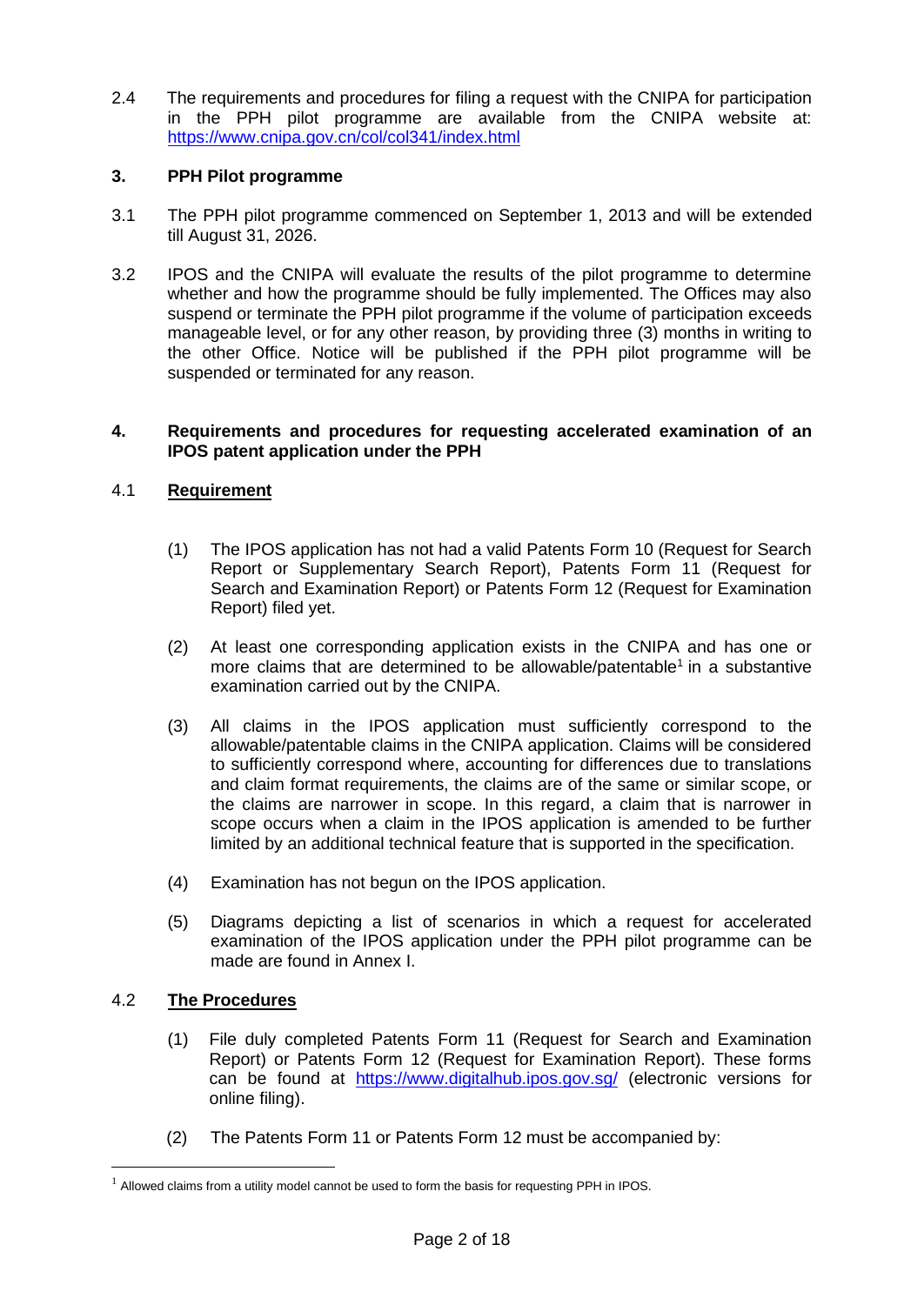- (a) a copy of all office actions of the CNIPA application being relied upon;
- (b) a copy of the allowable/patentable patent claims referred to in (2)(a) above; and
- (c) a claims correspondence table showing the relatedness of the allowable/patentable claims referred to in (2)(a) above to the claims in the current IPOS application. The format of the Claims Correspondence Table is found in Annex II.
- (3) The documents listed in (2)(a) above can be either the:
	- a) national work product including Decision to Grant a Patent, First/Second/Third/...Office Action, Decision of Refusal, Reexamination Decision or Invalidation Decision established by the CNIPA as the national Office during the processing of a national application or a Patent Cooperation Treaty (PCT) application that has entered the national phase before the CNIPA; or
	- b) PCT work product including (i) written opinion established by the CNIPA as the International Searching Authority or International Preliminary Examining Authority or (ii) the international preliminary examination report issued within the framework of the PCT.
- (4) For avoidance of doubt, a copy of the patent grant without the documents listed in (2)(a), (b) and (c) above will not qualify for the PPH.
- (5) The checkbox for "ASPEC/PPH" must be selected in the Patents Form 11 or Patents Form 12.
- (6) All subsequent correspondences with IPOS must be similarly marked with the phrase "IPOS-CNIPA PPH acceleration requested".

#### 4.3 **Cited Documents**

A copy of each of the documents cited in the documents submitted under paragraph 4.2 (2)(a) is not required at the time of filing the PPH request. IPOS may, however, require the applicant to furnish a copy of any document cited subsequently.

#### 4.4 **Translations**

- (1) The documents in paragraph 4.2 must be accompanied by an English translation if they are not originally in English, at the time of filing the PPH request.
- (2) The documents in paragraph 4.3 may be filed in their original language. However, IPOS may subsequently request for an English translation of a document or a part of a document if an English abstract of the cited document is not available.
- (3) If it is not possible for IPOS to understand the English translation of any document, IPOS can request the applicant to resubmit the English translation of that document.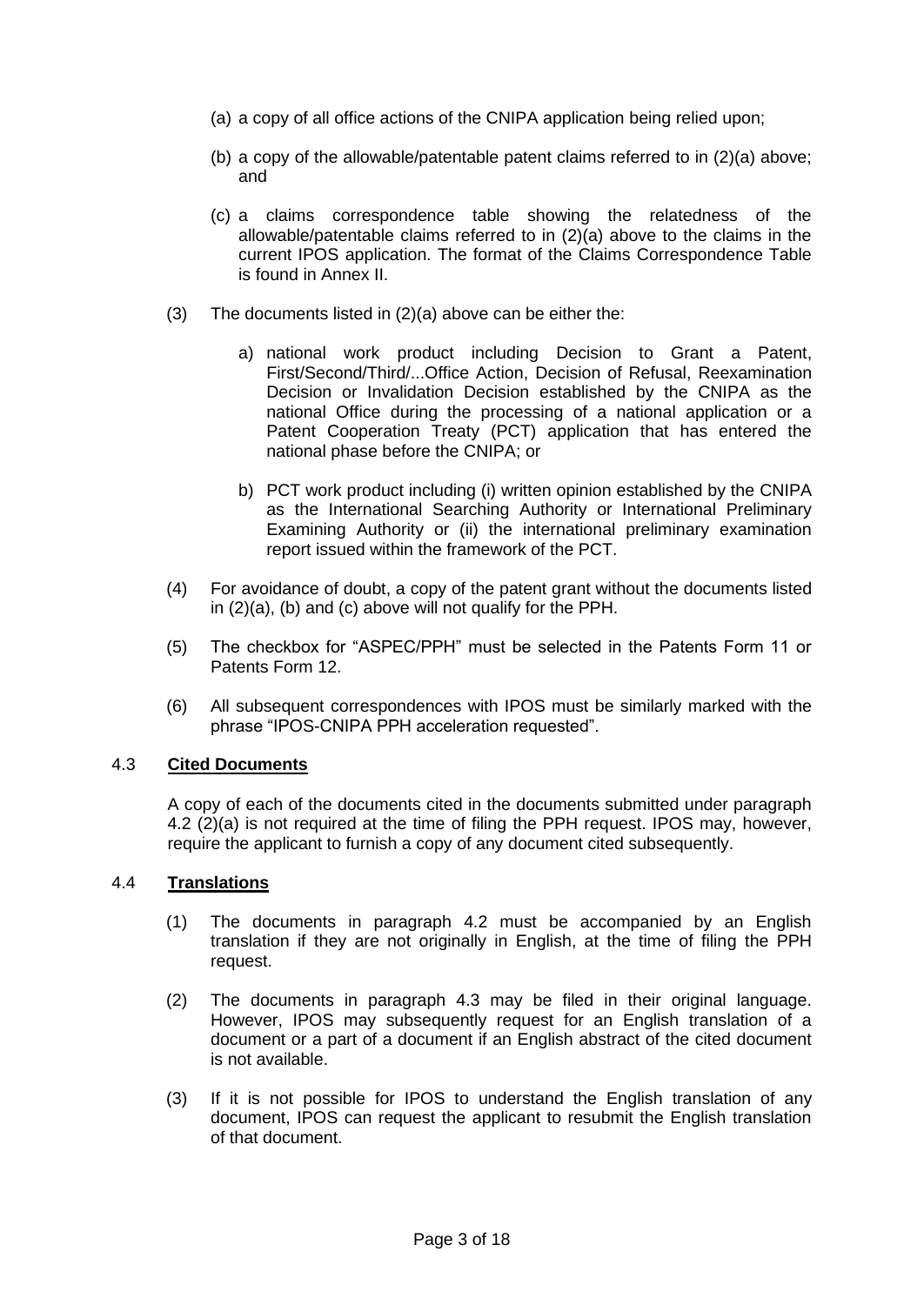- 4.5 IPOS applications which request accelerated prosecution under the PPH pilot programme will be processed in accordance with the Singapore Patents Act (Cap. 221) and the Singapore Patents Rules. The legislations can be found at: <http://www.ipos.gov.sg/AboutIP/IPLegislation.aspx>
- 4.6 In those instances where the PPH request does not meet all the requirements and procedures set forth above, the applicant will be notified and the deficiencies in the request will be identified. The applicant will be given one opportunity to correct formal deficiencies identified in the request. If the request is not corrected, the application will be taken out of the PPH pilot programme and the applicant will be notified.
- 4.7 Applicants should seek professional advice on patent matters in Singapore, in particular, with reference to section 30 (Grant of patent) and section 69 (Restrictions on relief for infringement) of the Singapore Patents Act (Cap. 221).

# **5. Enquiries**

For enquiries relating to the Patent Prosecution Highway pilot programme, please send an email to [pph@ipos.gov.sg](mailto:pph@ipos.gov.sg).

INTELLECTUAL PROPERTY OFFICE OF SINGAPORE DATE: 2 June 2022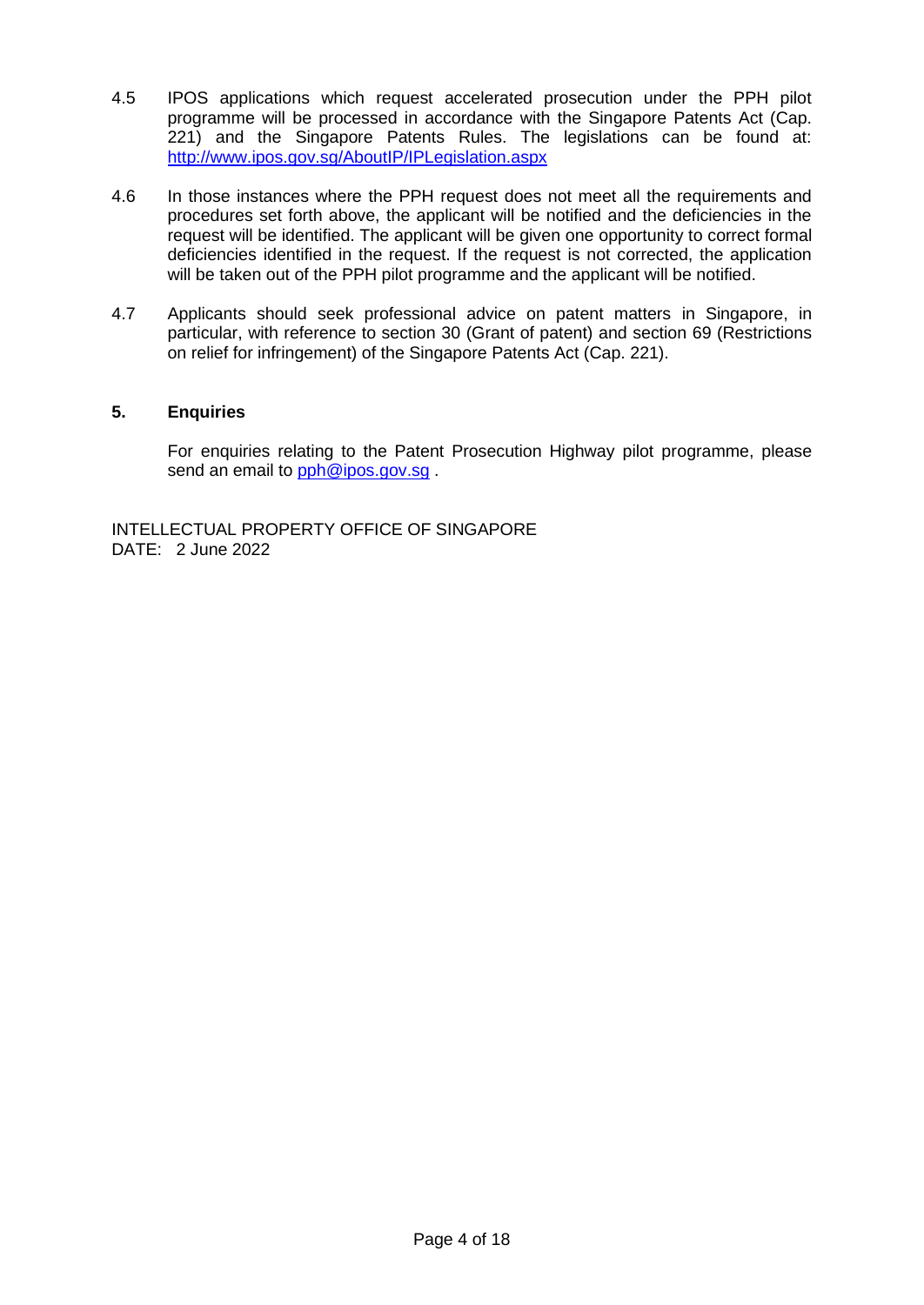# **Scenarios using the National Work Product**

**Scenario 1(a)**: The IPOS application validly claims priority under section 17 of the Singapore Patents Act (Cap. 221) from the CNIPA application being relied upon for the PPH request.



**Scenario 1(b):** The request for PPH can also be made where the CNIPA application claims priority from the IPOS application and the CNIPA application is being relied upon for PPH request.

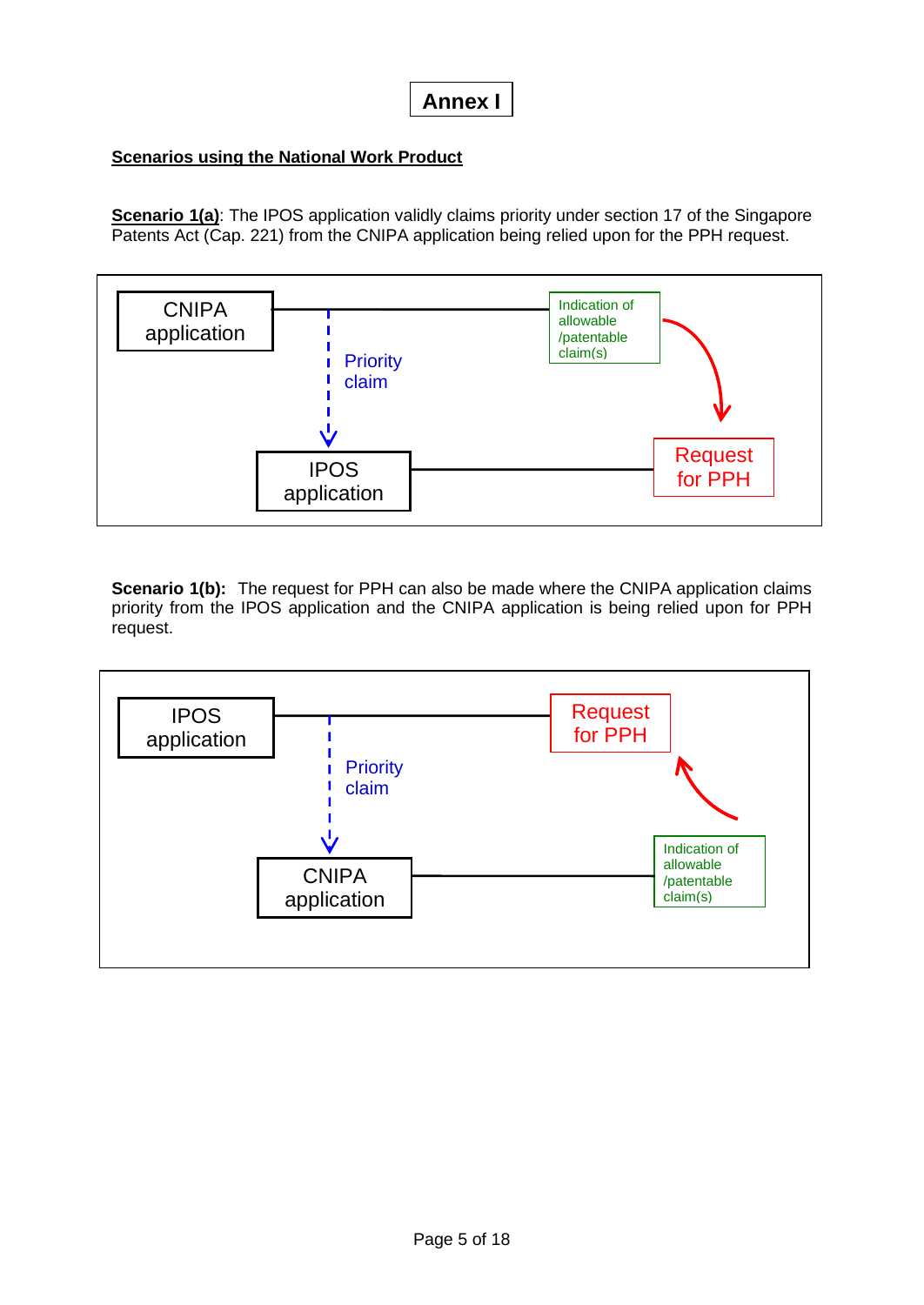**Scenario 2(a)**: The IPOS application validly claims priority under section 17 of the Singapore Patents Act (Cap. 221) from the CNIPA application being relied upon for the PPH request and applications filed in any office other than the IPOS or the CNIPA.



**Scenario 2(b):** The CNIPA application being relied upon for the PPH request validly claims priority from the IPOS application and applications filed in any office other than the IPOS or the CNIPA.

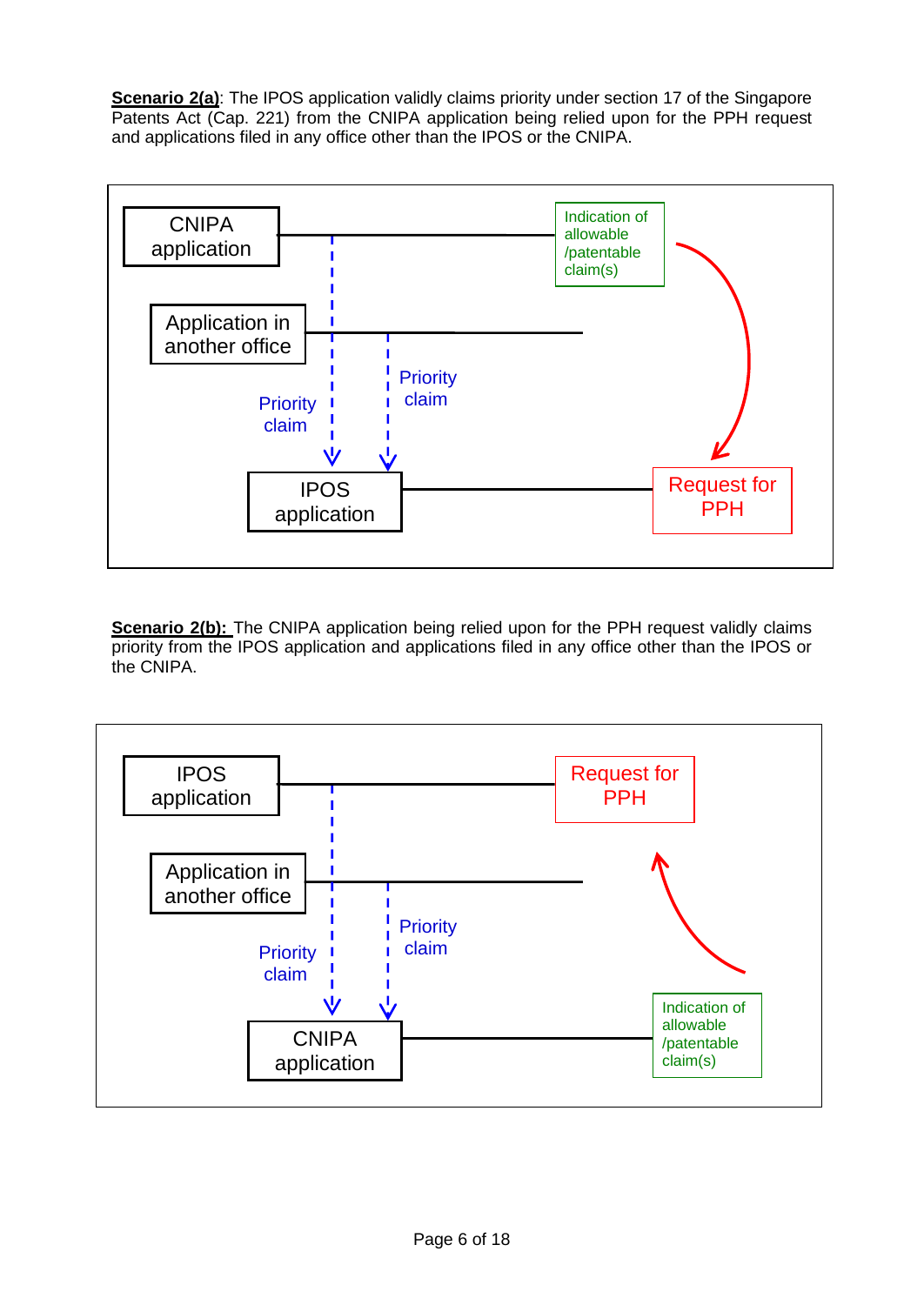**Scenario 3(a)**: The IPOS application is a divisional application of the IPOS application referred to in (1) above, and said divisional application validly claims priority under section 17 of the Singapore Patents Act (Cap. 221) from the CNIPA application being relied upon for the PPH request.



**Scenario 3(b)**: The CNIPA application is a divisional application of the CNIPA application referred to in (1) above, and said divisional application validly claims priority from the IPOS application and the divisional application from CNIPA could be relied upon for the PPH request.

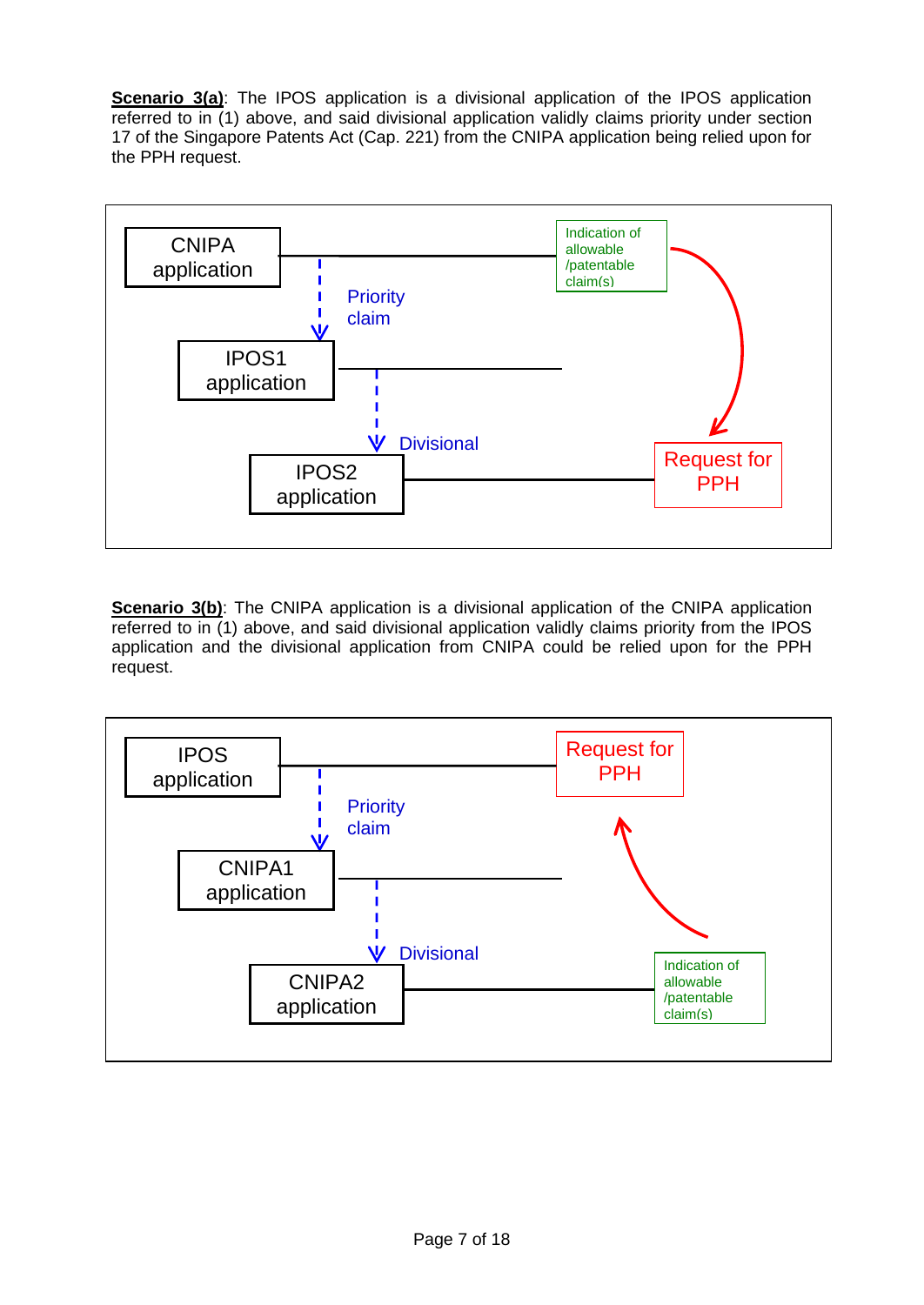**Scenario 4:** The IPOS application validly claims priority under section 17 of the Singapore Patents Act (Cap. 221) from a CNIPA application, and the CNIPA application being relied upon for the PPH request also validly claims priority under China law from said earlier CNIPA application.



**Scenario 5**: The IPOS application is a divisional application of the IPOS application referred to in (3) above, and said divisional application validly claims priority under section 17 of the Singapore Patents Act (Cap. 221) from a CNIPA application, and the CNIPA application being relied upon for the PPH request also validly claims priority under China law from said earlier CNIPA application.

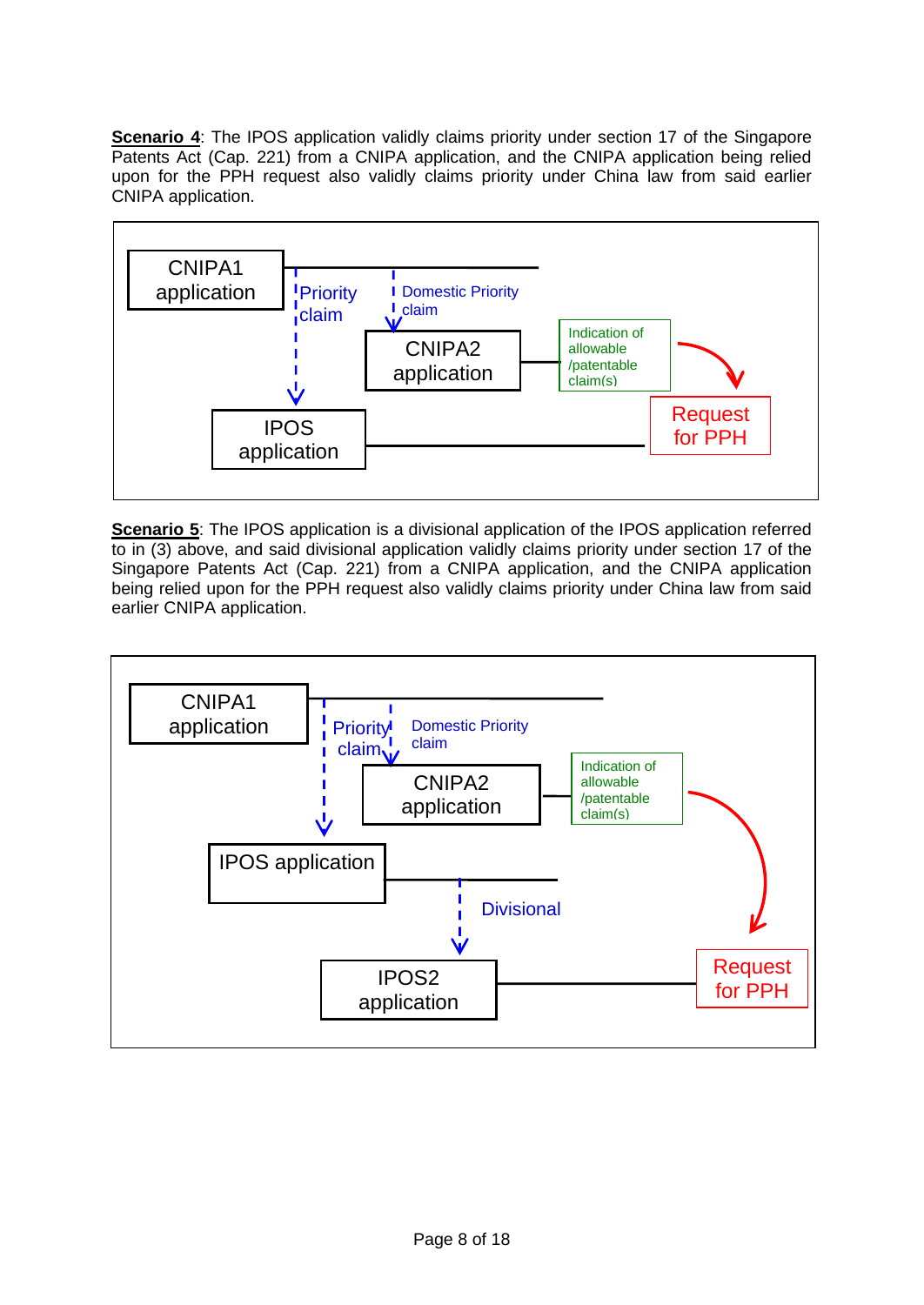**Scenario 6(a)**: The IPOS application validly claims priority under section 17 of the Singapore Patents Act (Cap. 221) from a PCT application. The CNIPA application being relied upon for the PPH request is a national phase entry of the PCT application.



**Scenario 6(b)**: The CNIPA application validly claims priority from a PCT application. The CNIPA application could be relied upon for the PPH request for a IPOS national phase entry of the PCT application.

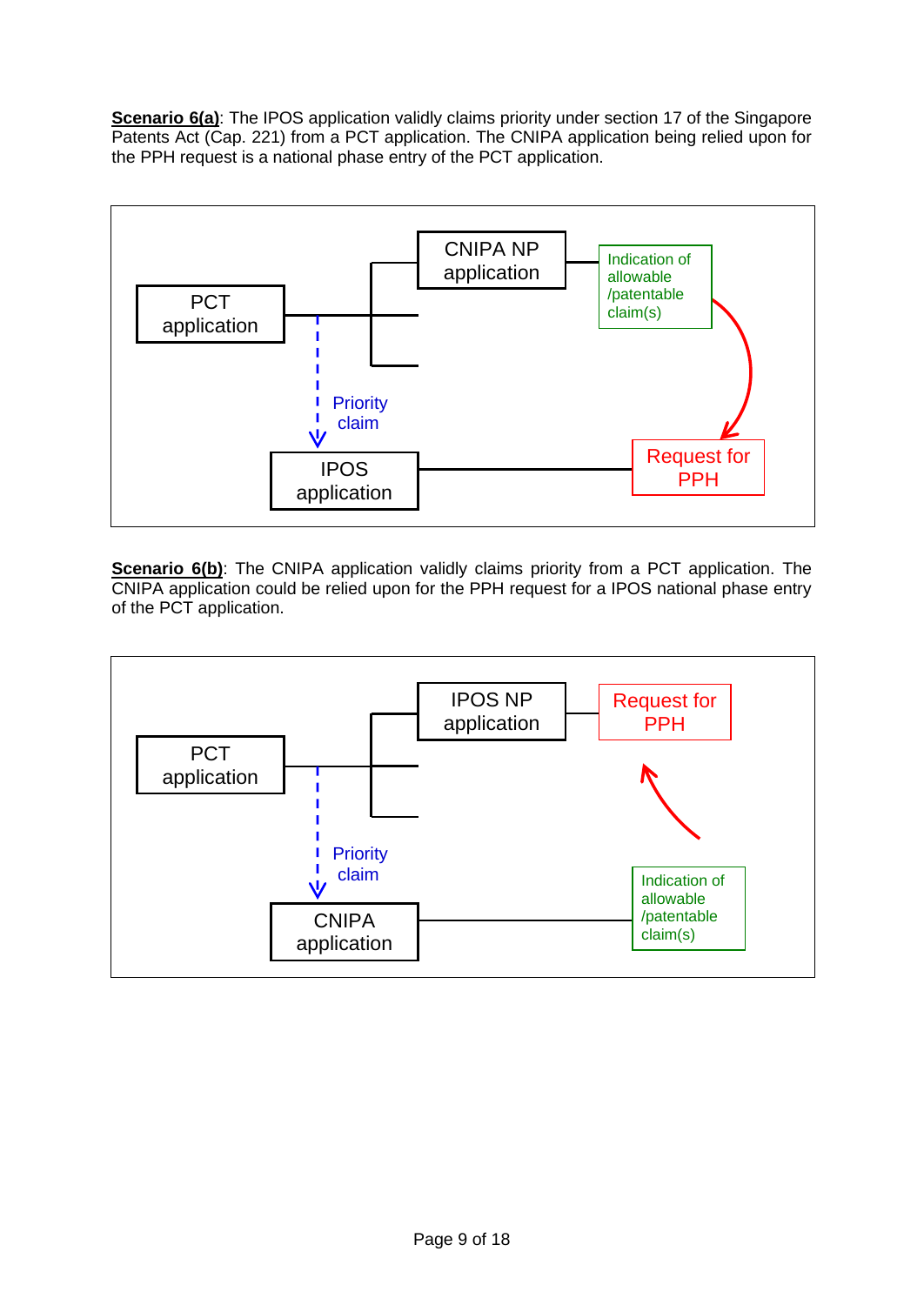**Scenario 7(a)**: The IPOS application is a national phase entry of a PCT application ("IPOS NP application"), and the IPOS application validly claims priority under section 17 and section 87 of the Singapore Patents Act (Cap. 221) from a CNIPA national application, and it is this CNIPA national application that is being relied on for the PPH request.



**Scenario 7(b)**: The CNIPA application is a national phase entry of a PCT application ("CNIPA NP application"), and the CNIPA application validly claims priority from a IPOS national application, and it is the CNIPA NP application that is being relied on for the PPH request.



**Scenario 8**: The IPOS application is a national phase entry of a PCT application, and the IPOS application validly claims priority under section 17 and section 87 of the Singapore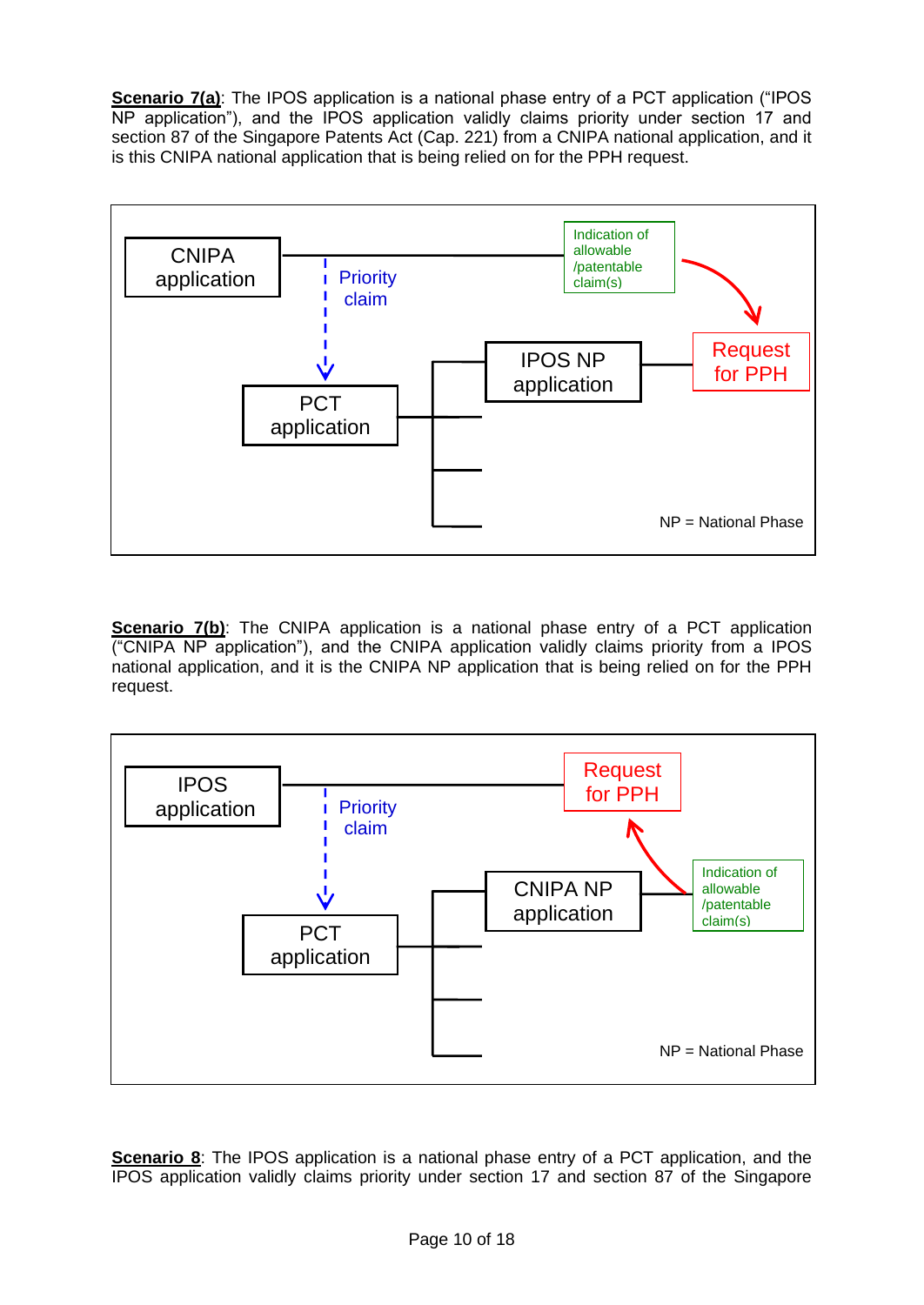Patents Act (Cap. 221) from a CNIPA national application. The CNIPA application being relied upon for the PPH request is a national phase entry of the same PCT application, and the CNIPA application being relied upon for the PPH request validly claims priority under China law from said CNIPA national application.



**Scenario 9**: There is a first PCT application. There is a second PCT application validly claiming priority from the first PCT application. The IPOS application is a national phase entry of the second PCT application, and the IPOS application validly claims priority under section 17 and section 87 of the Singapore Patents Act (Cap. 221) from the first PCT application. The CNIPA application being relied upon for the PPH request is a national phase entry of the second PCT application, and the CNIPA application validly claims priority under China law from the first PCT application.



**Scenario 10**: There is a first PCT application. There is a second PCT application validly claiming priority from the first PCT application. The IPOS application ("IPOS NP application")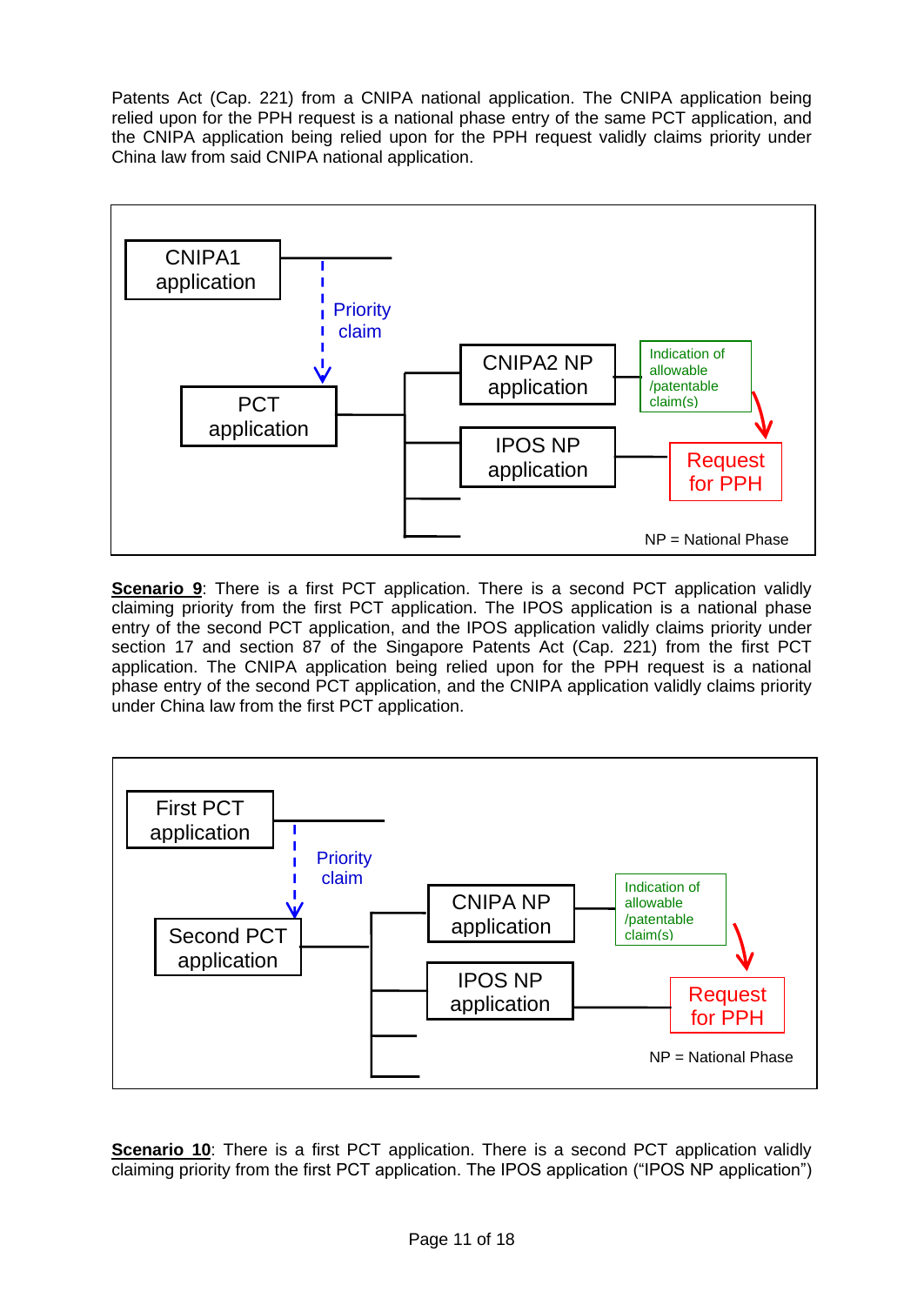is a national phase entry of the second PCT application. The CNIPA application ("CNIPA NP application") being relied upon for the PPH request is a national phase entry of the first PCT application.



**Scenario 11**: The IPOS application ("IPOS NP application") and the CNIPA application ("CNIPA NP application") being relied upon for the PPH request, are national phase entries of the same PCT application.

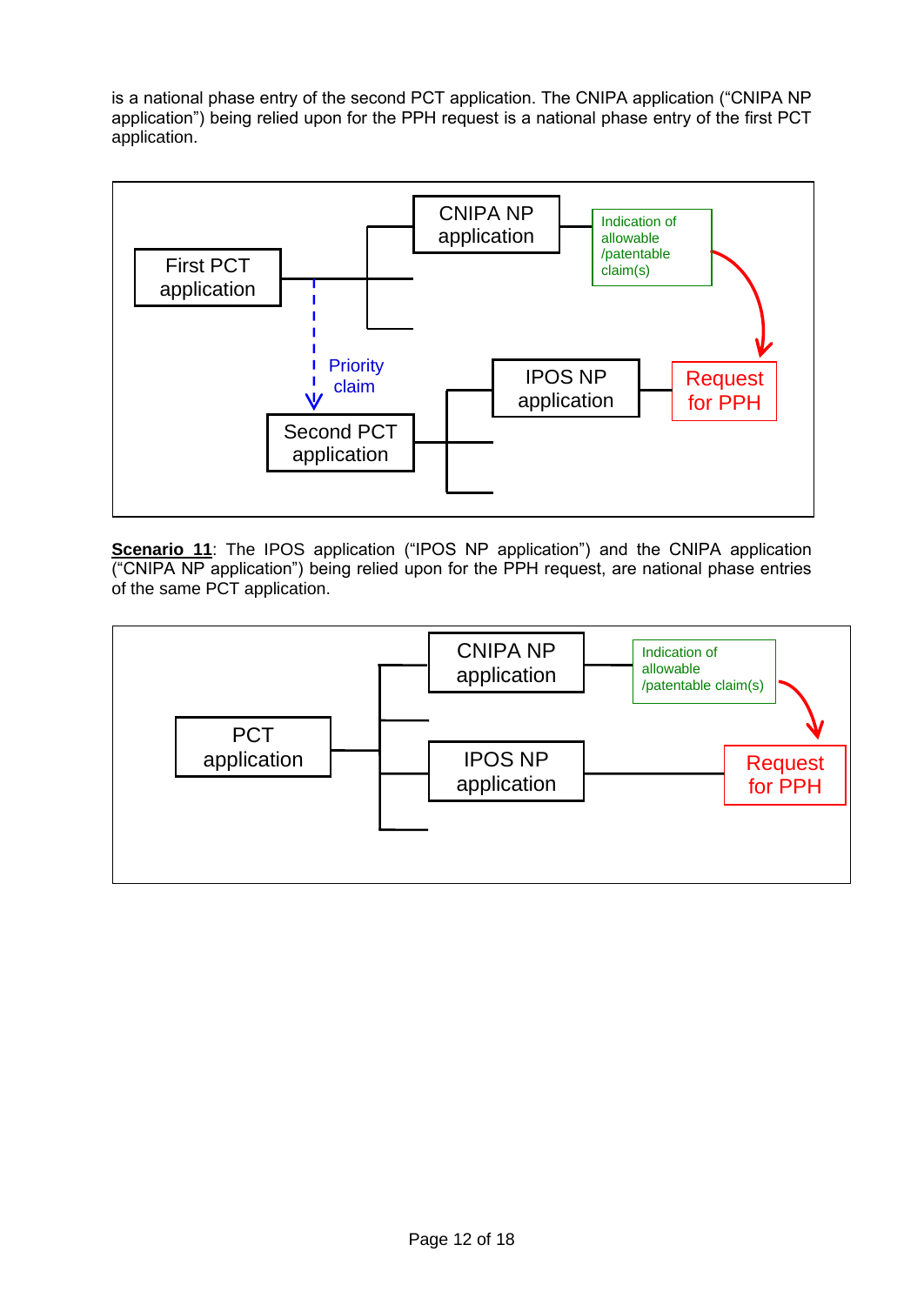# **Scenarios using the PCT Work Product**

**Scenario 12:** The IPOS application is a national phase entry of the PCT application ("IPOS NP application"). The PCT application is being relied upon for the PPH request and it is examined by the CNIPA as International Authority (IA).



**Scenario 13:** There are two PCT applications, the second application validly claiming priority from the first application. The IPOS application is a national phase entry of the second PCT application ("IPOS NP application"). The second PCT Application is being relied upon for the PPH request and it is examined by the CNIPA as International Authority (IA).

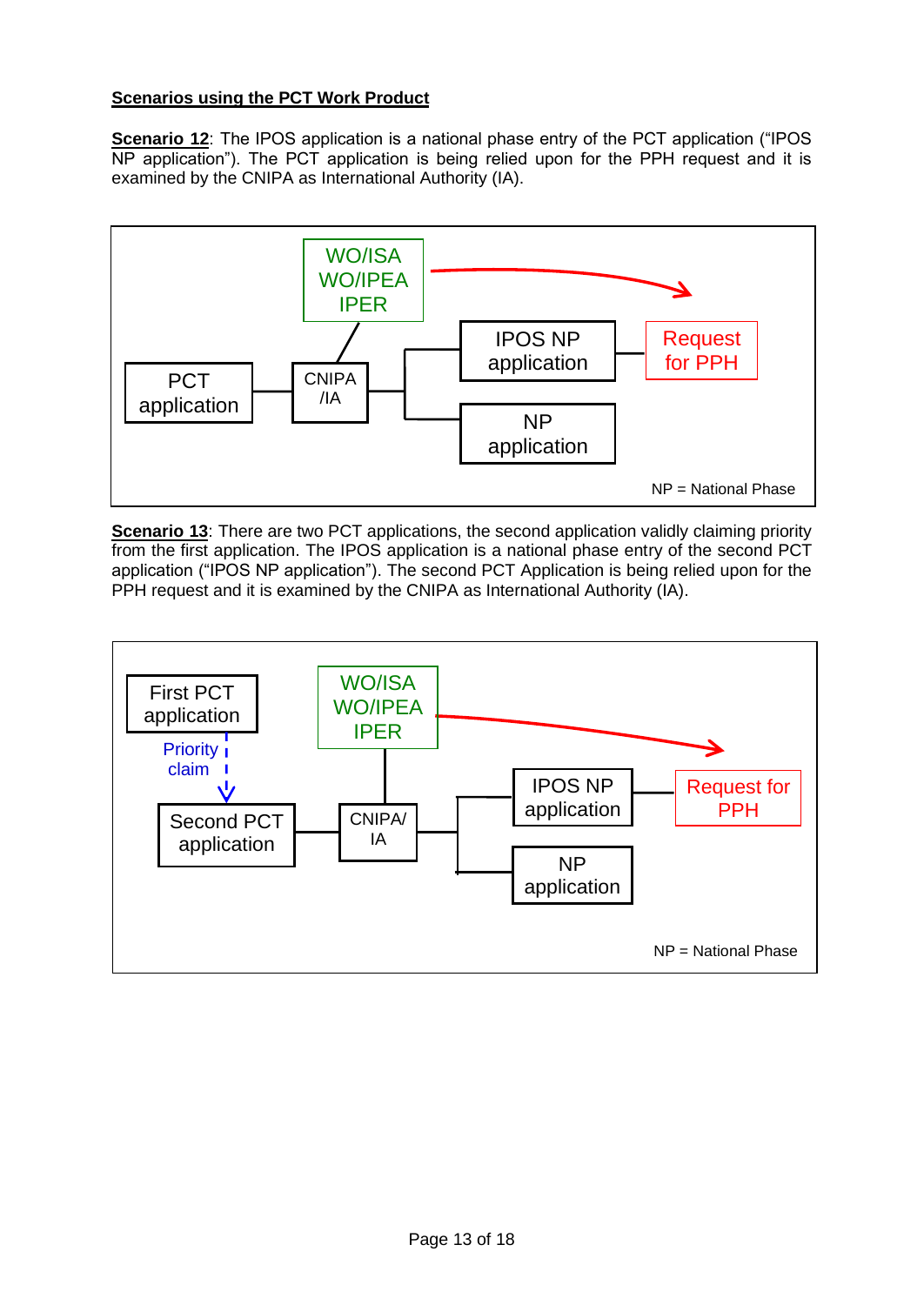**Scenario 14:** There is a first application filed in any office. The PCT application validly claims priority from the first application. The IPOS application is a national phase entry of the PCT application ("IPOS NP application"). The PCT application is being relied upon for the PPH request and it is examined by the CNIPA as International Authority (IA).



**Scenario 15:** The PCT application validly claims priority from an IPOS application. The PCT application is being relied upon for the PPH request for the IPOS application and it is examined by the CNIPA as International Authority (IA).

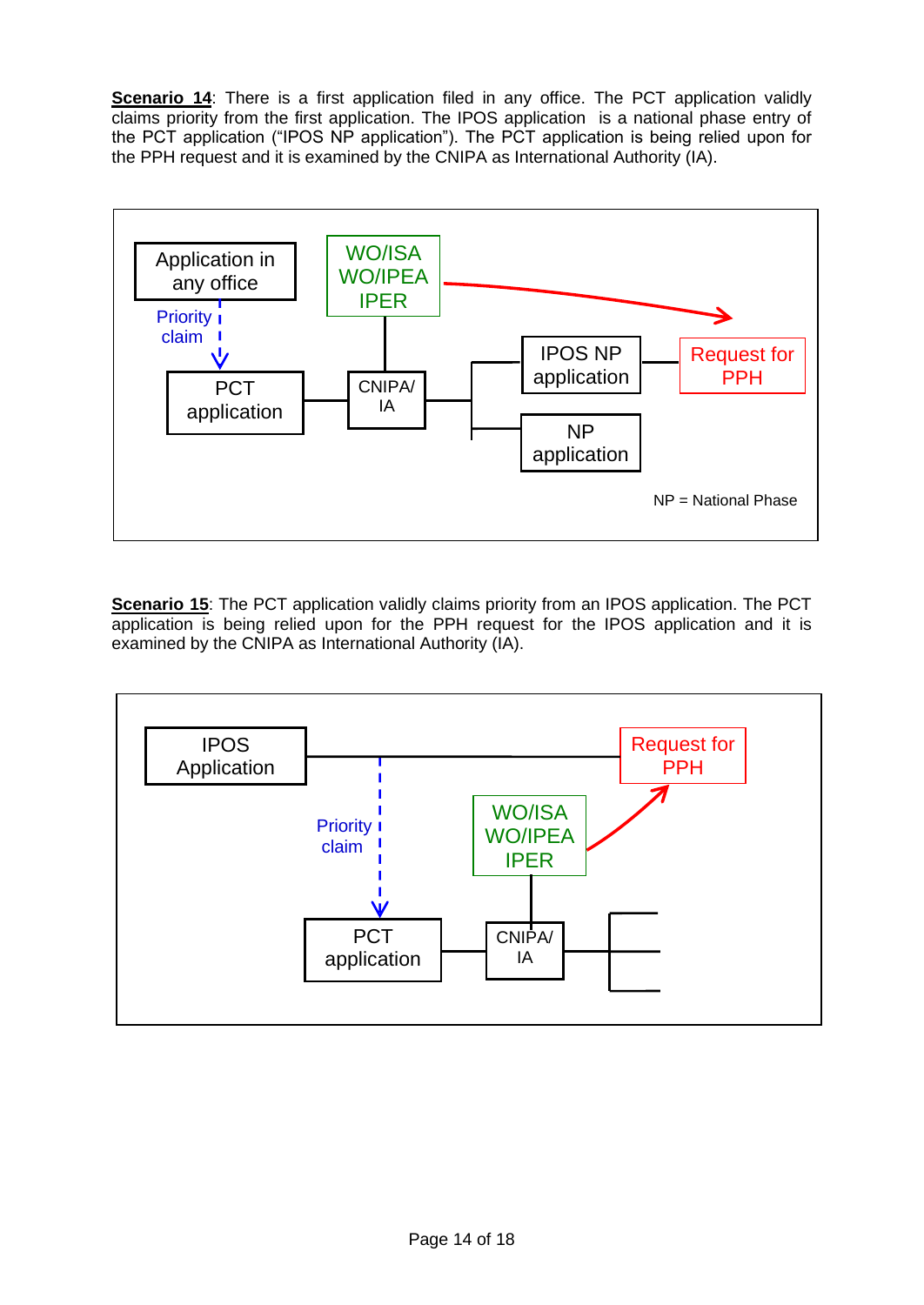**Scenario 16**: There are two IPOS application. The PCT application validly claims priority from the first IPOS application ("IPOS 1 Application"). The second IPOS application ("IPOS 2 Application") is a divisional application of the first IPOS application. The PCT application, examined by the CNIPA as International Authority (IA), is being relied upon for the PPH request for the second IPOS application.

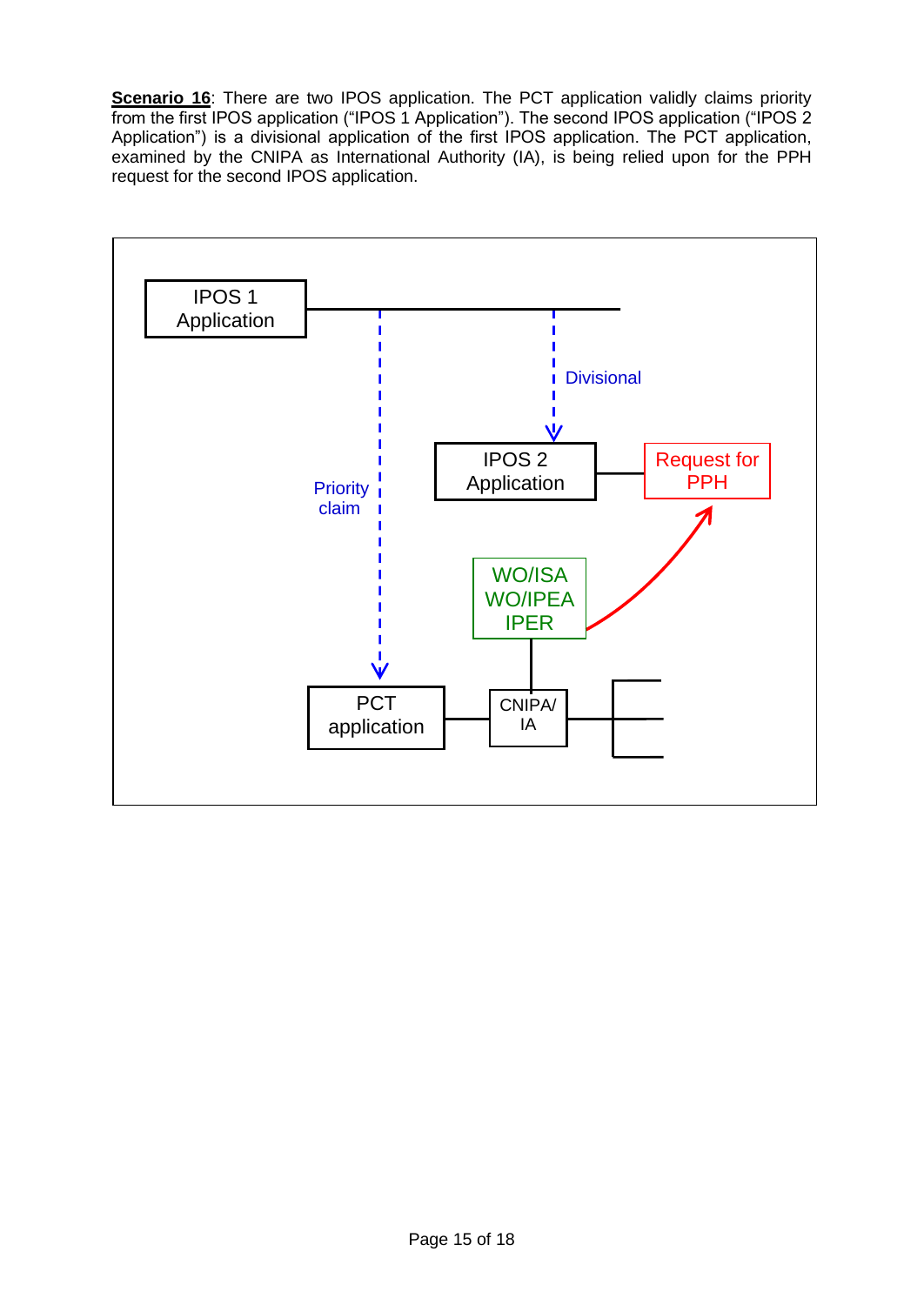**Scenario 17:** There are two PCT applications, the second application validly claiming priority from the first application. The IPOS application is a national phase entry of the second PCT application ("IPOS NP application"). The first PCT application is being relied upon for the PPH request and it is examined by the CNIPA as International Authority (IA).



**Scenario 18:** The IPOS application validly claims priority under section 17 of the Singapore Patents Act (Cap. 221) from the PCT application. The PCT application is being relied upon for the PPH request and it is examined by the CNIPA as International Authority (IA).

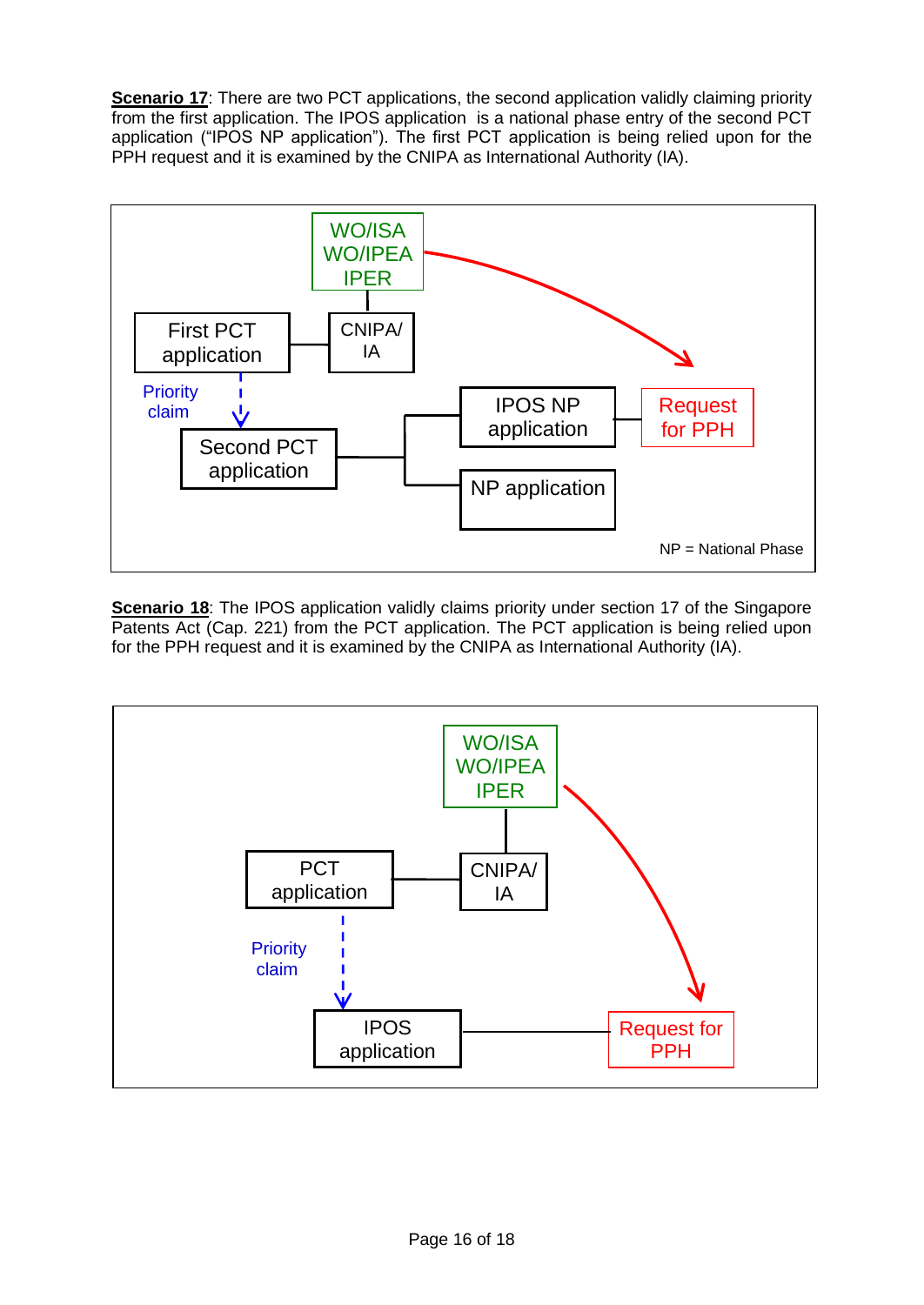**Scenario 19:** The IPOS application is a divisional application of another IPOS application that is a national phase entry of a PCT application ("IPOS NP application"). The PCT application is being relied upon for the PPH request and it is examined by the CNIPA as International Authority (IA).



Note: The PCT work products are namely the Written Opinion of the International Search Authority (WO/ISA), the Written Opinion of the International Preliminary Examining Authority (WO/IPEA) or the International Preliminary Examination Report (IPER).